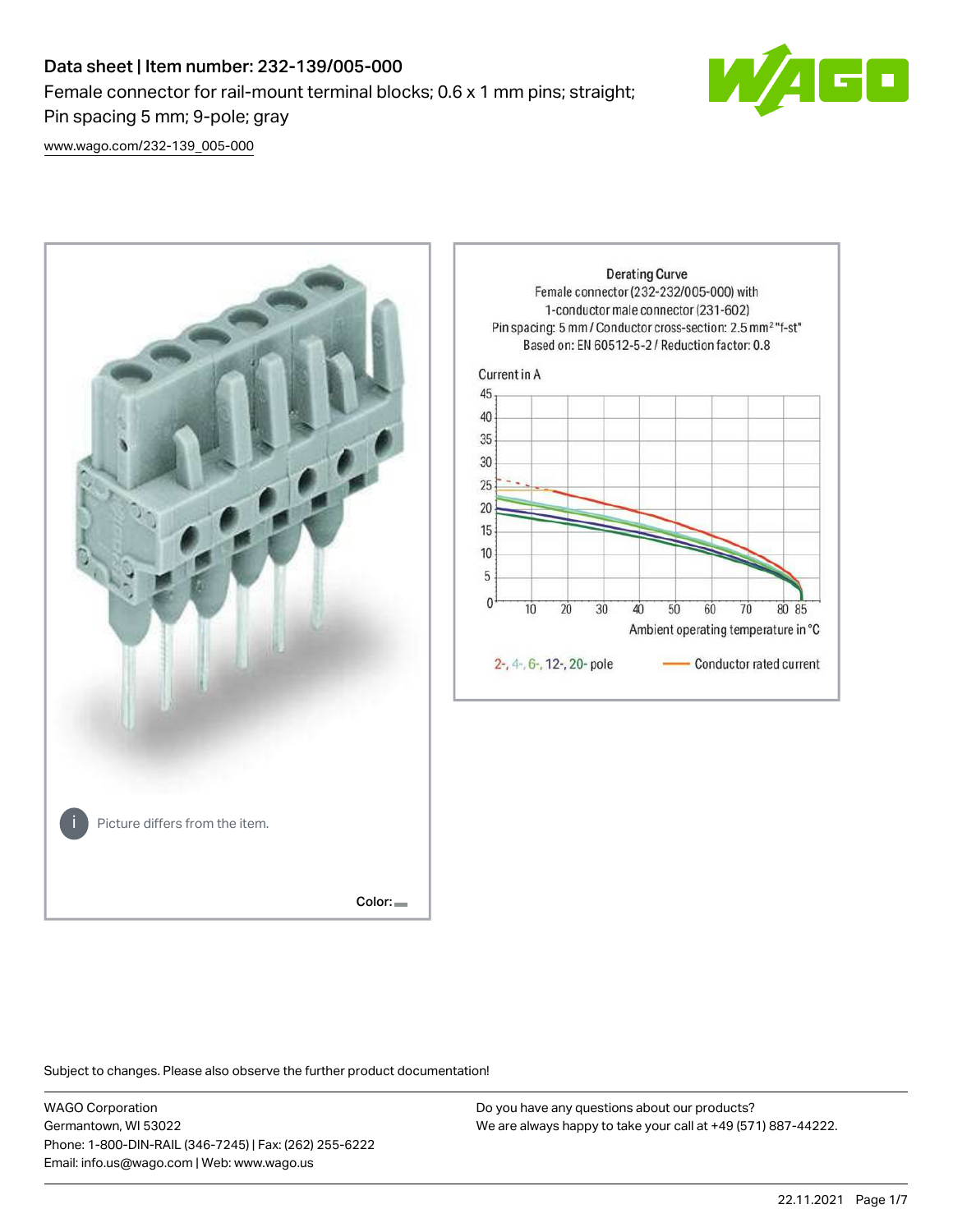

Dimensions in mm

 $L =$  (pole no. x pin spacing) + 1.5 mm

2- to 3-pole female connectors – one latch only

#### Item description

- $\blacksquare$  Pluggable connectors for rail-mount terminal blocks equipped with CAGE CLAMP $^\circ$  connection
- Female connectors with long contact pins connect to the termination ports of 280 Series Rail-Mount Terminal Blocks
- $\blacksquare$ Female connectors are touch-proof when unmated, providing a pluggable, live output
- $\blacksquare$ With coding fingers

Subject to changes. Please also observe the further product documentation! Data

WAGO Corporation Germantown, WI 53022 Phone: 1-800-DIN-RAIL (346-7245) | Fax: (262) 255-6222 Email: info.us@wago.com | Web: www.wago.us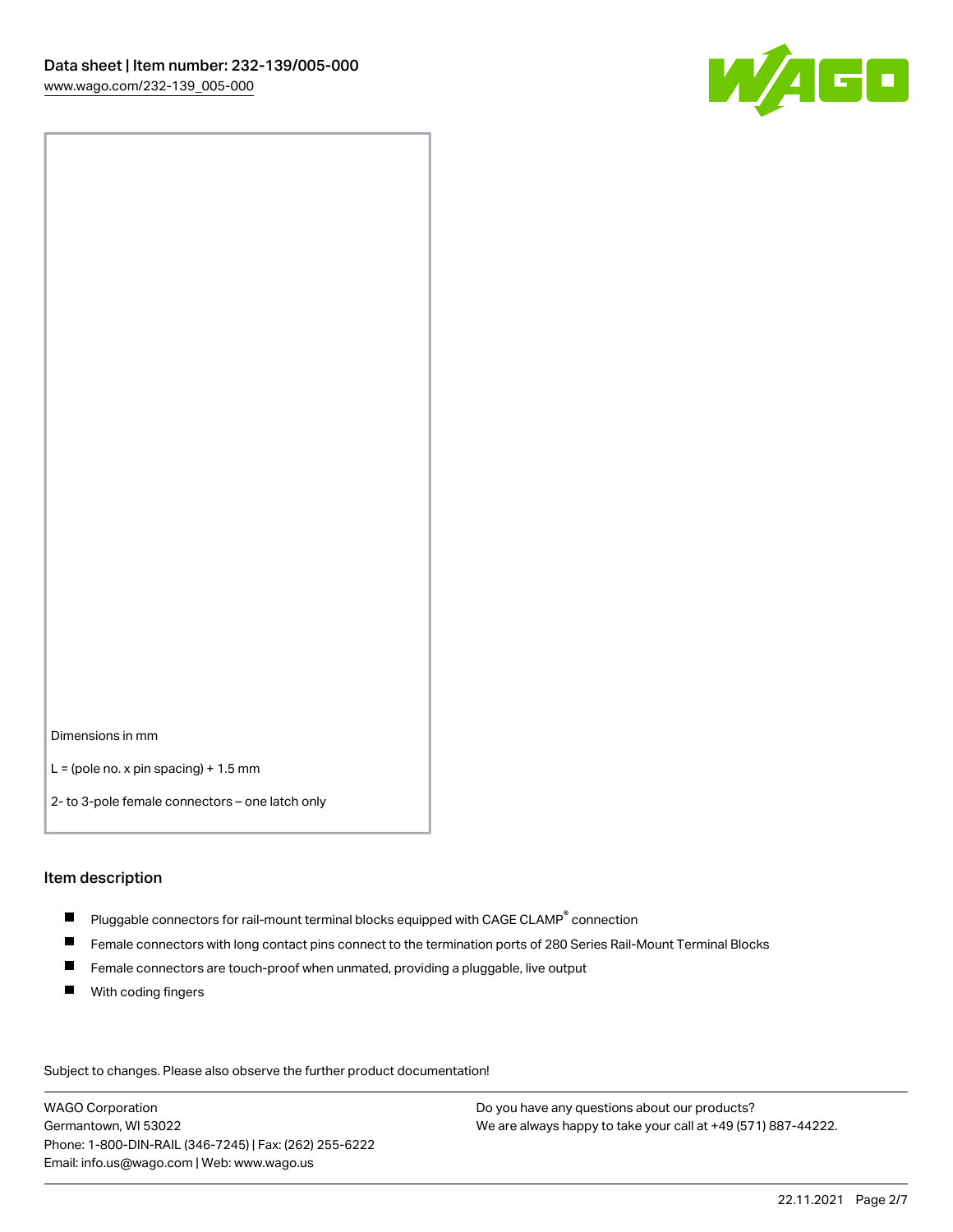

# Data Notes

| Safety information 1 | The MCS-MULTI CONNECTION SYSTEM includes connectors<br>without breaking capacity in accordance with DIN EN 61984. When<br>used as intended, these connectors must not be connected<br>/disconnected when live or under load. The circuit design should<br>ensure header pins, which can be touched, are not live when<br>unmated. |
|----------------------|-----------------------------------------------------------------------------------------------------------------------------------------------------------------------------------------------------------------------------------------------------------------------------------------------------------------------------------|
| Variants:            | Other pole numbers<br>Other versions (or variants) can be requested from WAGO Sales or<br>configured at https://configurator.wago.com/                                                                                                                                                                                            |

## Electrical data

# IEC Approvals

| Ratings per                 | IEC/EN 60664-1                                                        |
|-----------------------------|-----------------------------------------------------------------------|
| Rated voltage (III / 3)     | 320 V                                                                 |
| Rated surge voltage (III/3) | 4 <sub>k</sub> V                                                      |
| Rated voltage (III/2)       | 320 V                                                                 |
| Rated surge voltage (III/2) | 4 <sub>k</sub> V                                                      |
| Nominal voltage (II/2)      | 630 V                                                                 |
| Rated surge voltage (II/2)  | 4 <sub>k</sub> V                                                      |
| Rated current               | 12A                                                                   |
| Legend (ratings)            | $(III / 2)$ $\triangle$ Overvoltage category III / Pollution degree 2 |

## UL Approvals

| Approvals per                  | UL 1059 |
|--------------------------------|---------|
| Rated voltage UL (Use Group B) | 300 V   |
| Rated current UL (Use Group B) | 15 A    |
| Rated voltage UL (Use Group D) | 300 V   |
| Rated current UL (Use Group D) | 10 A    |

# Ratings per UL

| Rated voltage UL 1977 | 600 V         |
|-----------------------|---------------|
| Rated current UL 1977 | $\sim$ $\sim$ |

### CSA Approvals

Approvals per CSA

Subject to changes. Please also observe the further product documentation!

| <b>WAGO Corporation</b>                                | Do you have any questions about our products?                 |
|--------------------------------------------------------|---------------------------------------------------------------|
| Germantown, WI 53022                                   | We are always happy to take your call at +49 (571) 887-44222. |
| Phone: 1-800-DIN-RAIL (346-7245)   Fax: (262) 255-6222 |                                                               |
| Email: info.us@wago.com   Web: www.wago.us             |                                                               |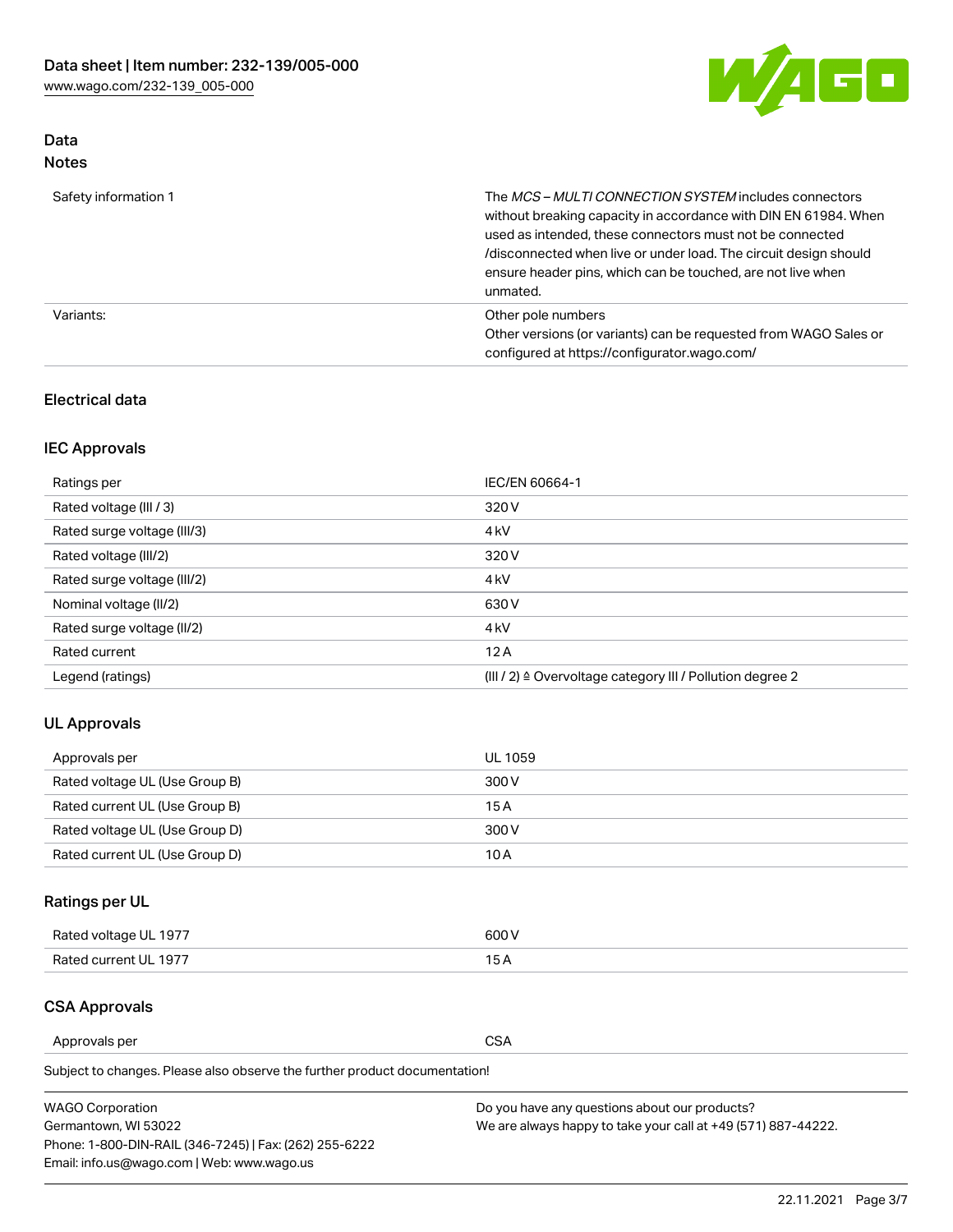[www.wago.com/232-139\\_005-000](http://www.wago.com/232-139_005-000)



| Rated voltage CSA (Use Group B) | 300 V |
|---------------------------------|-------|
| Rated current CSA (Use Group B) | 15 A  |
| Rated voltage CSA (Use Group D) | 300 V |
| Rated current CSA (Use Group D) | 10 A  |

## Connection data

| Total number of potentials |  |
|----------------------------|--|
| Number of connection types |  |
| Number of levels           |  |

### Connection 1

| Number of poles |  |
|-----------------|--|
|                 |  |

# Physical data

| Pin spacing             | 5 mm / 0.197 inch     |
|-------------------------|-----------------------|
| Width                   | 46.5 mm / 1.831 inch  |
| Height                  | 32.75 mm / 1.289 inch |
| Height from the surface | 18.25 mm / 0.719 inch |
| Depth                   | 11.6 mm / 0.457 inch  |

# Plug-in connection

| Contact type (pluggable connector)                | Female connector/socket                   |
|---------------------------------------------------|-------------------------------------------|
| Connector (connection type)                       | for front-entry rail-mount terminal block |
| Mismating protection                              | No                                        |
| Locking of plug-in connection                     | Without                                   |
| Mating direction to the rail-mount terminal block | 90°                                       |

## Material data

| Color                       | gray             |
|-----------------------------|------------------|
| Material group              |                  |
| Insulation material         | Polyamide (PA66) |
| Flammability class per UL94 | V <sub>0</sub>   |
| Contact material            | Copper alloy     |
| Contact plating             | tin-plated       |
| Fire load                   | $0.168$ MJ       |
| Weight                      | 9.5g             |

Subject to changes. Please also observe the further product documentation!

| <b>WAGO Corporation</b>                                | Do you have any questions about our products?                 |
|--------------------------------------------------------|---------------------------------------------------------------|
| Germantown, WI 53022                                   | We are always happy to take your call at +49 (571) 887-44222. |
| Phone: 1-800-DIN-RAIL (346-7245)   Fax: (262) 255-6222 |                                                               |
| Email: info.us@wago.com   Web: www.wago.us             |                                                               |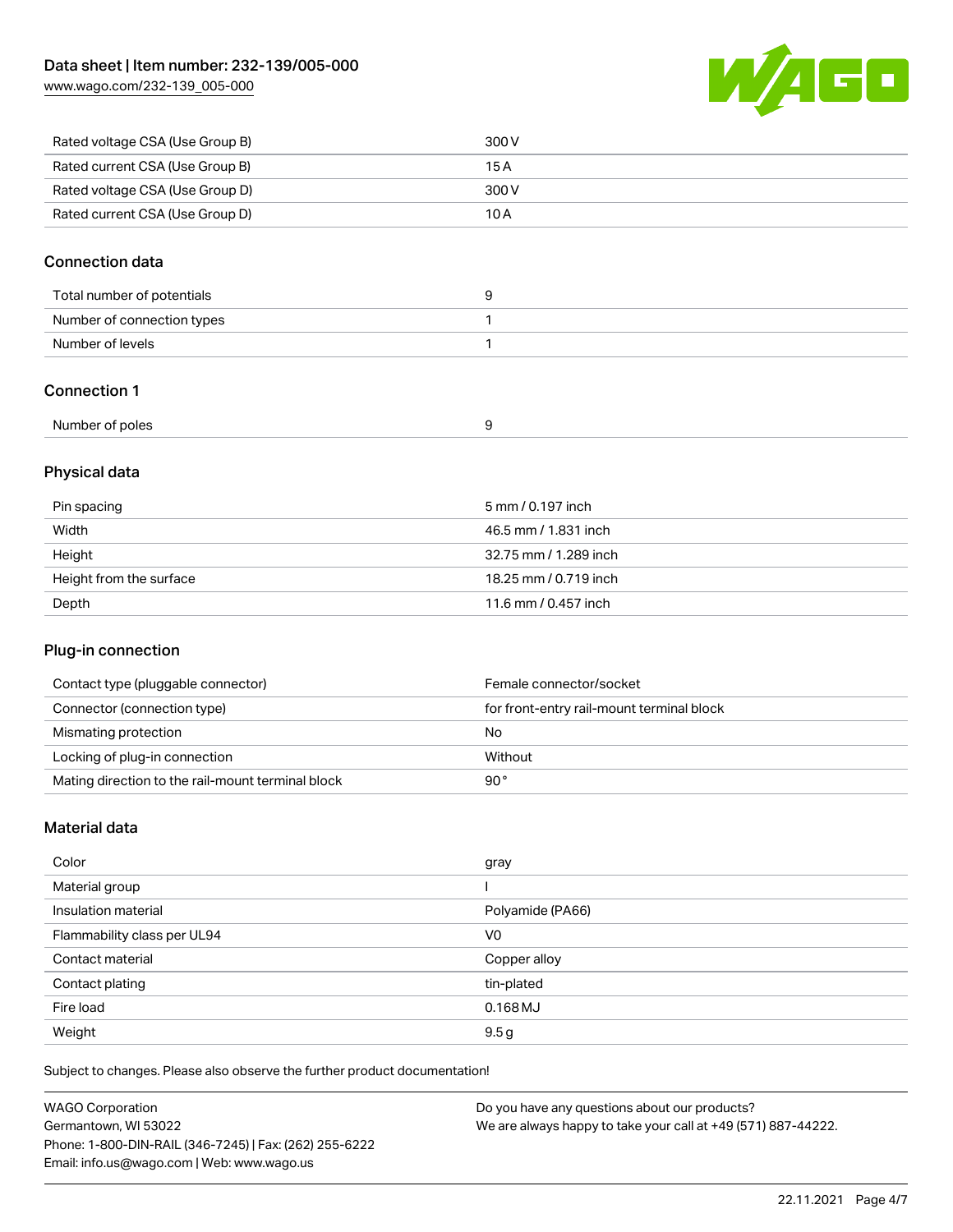

## Environmental requirements

| Limit temperature range | $-60+85 °C$ |
|-------------------------|-------------|
|-------------------------|-------------|

#### Commercial data

| Product Group         | 3 (Multi Conn. System) |
|-----------------------|------------------------|
| PU (SPU)              | 50 Stück               |
| Packaging type        | box                    |
| Country of origin     | DE                     |
| <b>GTIN</b>           | 4044918569620          |
| Customs tariff number | 8536694040             |

## Approvals / Certificates

#### Country specific Approvals

| Logo | Approval                                            | <b>Additional Approval Text</b> | Certificate<br>name |
|------|-----------------------------------------------------|---------------------------------|---------------------|
|      | <b>CB</b><br><b>DEKRA Certification B.V.</b>        | IEC 61984                       | NL-39756            |
|      | <b>CSA</b><br>DEKRA Certification B.V.              | C <sub>22.2</sub>               | 1466354             |
| EMA  | <b>KEMA/KEUR</b><br><b>DEKRA Certification B.V.</b> | EN 61984                        | 2190761.01          |

#### Ship Approvals

| Logo          | Approval            | <b>Additional Approval Text</b> | Certificate<br>name |
|---------------|---------------------|---------------------------------|---------------------|
| U             | BV                  | IEC 60998                       | 11915/D0            |
| <b>BUREAU</b> | Bureau Veritas S.A. |                                 | BV                  |

#### UL-Approvals

|      |                                |                                 | Certificate |
|------|--------------------------------|---------------------------------|-------------|
| Logo | Approval                       | <b>Additional Approval Text</b> | name        |
|      | UL                             | <b>UL 1977</b>                  | E45171      |
| J    | Underwriters Laboratories Inc. |                                 |             |

Subject to changes. Please also observe the further product documentation!

| <b>WAGO Corporation</b>                                | Do you have any questions about our products?                 |  |
|--------------------------------------------------------|---------------------------------------------------------------|--|
| Germantown, WI 53022                                   | We are always happy to take your call at +49 (571) 887-44222. |  |
| Phone: 1-800-DIN-RAIL (346-7245)   Fax: (262) 255-6222 |                                                               |  |
| Email: info.us@wago.com   Web: www.wago.us             |                                                               |  |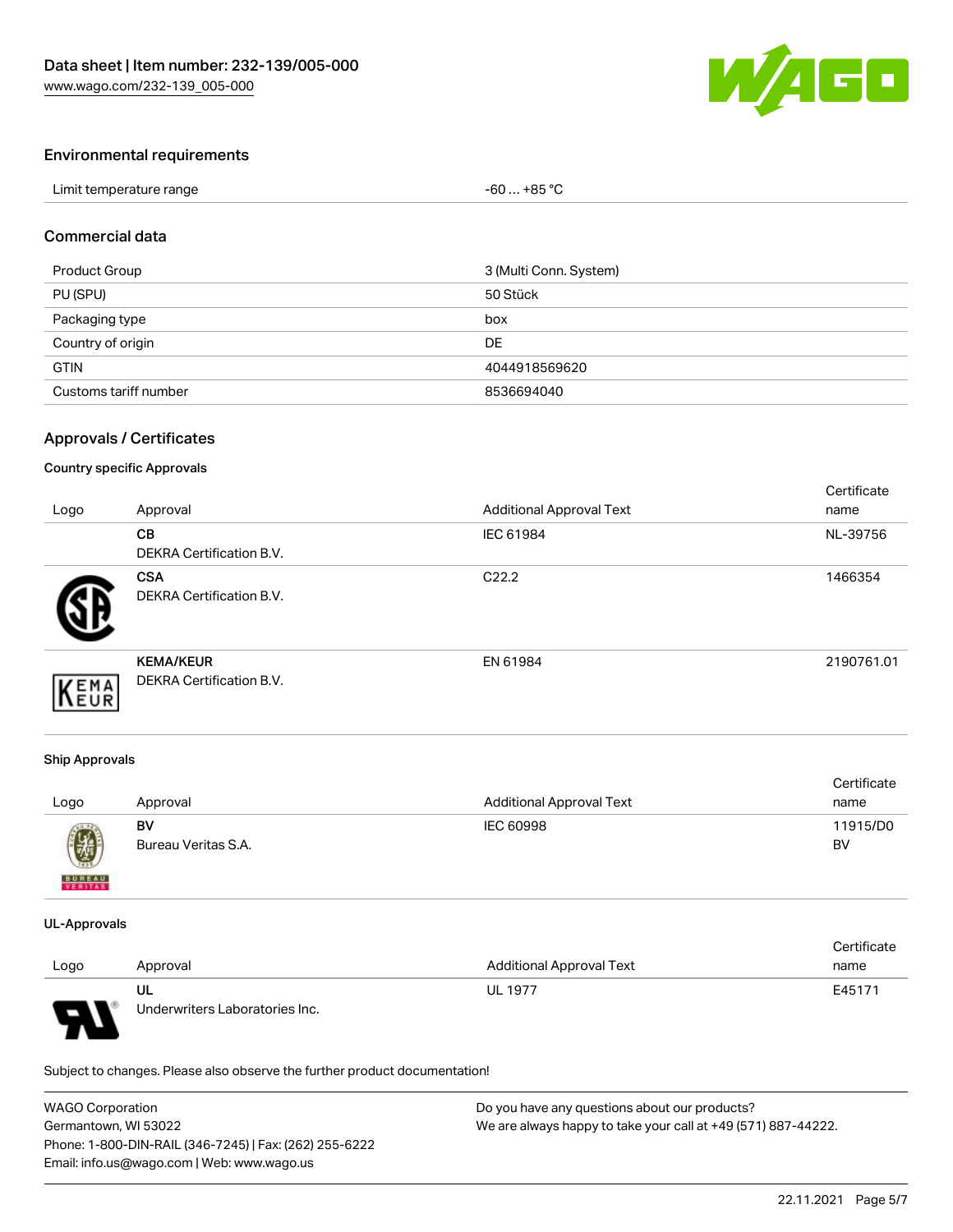

|                                                                                                                            | UL                                                                | UL 1059    |                      | E45172               |  |
|----------------------------------------------------------------------------------------------------------------------------|-------------------------------------------------------------------|------------|----------------------|----------------------|--|
|                                                                                                                            | Underwriters Laboratories Inc.                                    |            |                      |                      |  |
| Counterpart                                                                                                                |                                                                   |            |                      |                      |  |
|                                                                                                                            | Item no.231-609<br>Male connector; 9-pole; Pin spacing 5 mm; gray |            | www.wago.com/231-609 |                      |  |
| <b>Optional accessories</b><br><b>Testing accessories</b>                                                                  |                                                                   |            |                      |                      |  |
| Testing accessories                                                                                                        |                                                                   |            |                      |                      |  |
| Item no.: 231-661<br>Test plugs for female connectors; for 5 mm and 5.08 mm pin spacing; 2,50 mm <sup>2</sup> ; light gray |                                                                   |            |                      | www.wago.com/231-661 |  |
| <b>Downloads</b><br>Documentation                                                                                          |                                                                   |            |                      |                      |  |
| <b>Additional Information</b>                                                                                              |                                                                   |            |                      |                      |  |
| Technical explanations                                                                                                     |                                                                   | 2019 Apr 3 | pdf<br>2.0 MB        | Download             |  |
| <b>CAD files</b>                                                                                                           |                                                                   |            |                      |                      |  |
| CAE data                                                                                                                   |                                                                   |            |                      |                      |  |
|                                                                                                                            | EPLAN Data Portal 232-139/005-000                                 |            | URL                  | Download             |  |
|                                                                                                                            | ZUKEN Portal 232-139/005-000                                      |            | URL                  | Download             |  |
|                                                                                                                            | EPLAN Data Portal 232-139/005-000                                 |            | <b>URL</b>           | Download             |  |
| CAD data                                                                                                                   |                                                                   |            |                      |                      |  |
|                                                                                                                            | 2D/3D Models 232-139/005-000                                      |            | URL                  | Download             |  |

#### Environmental Product Compliance

Subject to changes. Please also observe the further product documentation!

WAGO Corporation Germantown, WI 53022 Phone: 1-800-DIN-RAIL (346-7245) | Fax: (262) 255-6222 Email: info.us@wago.com | Web: www.wago.us